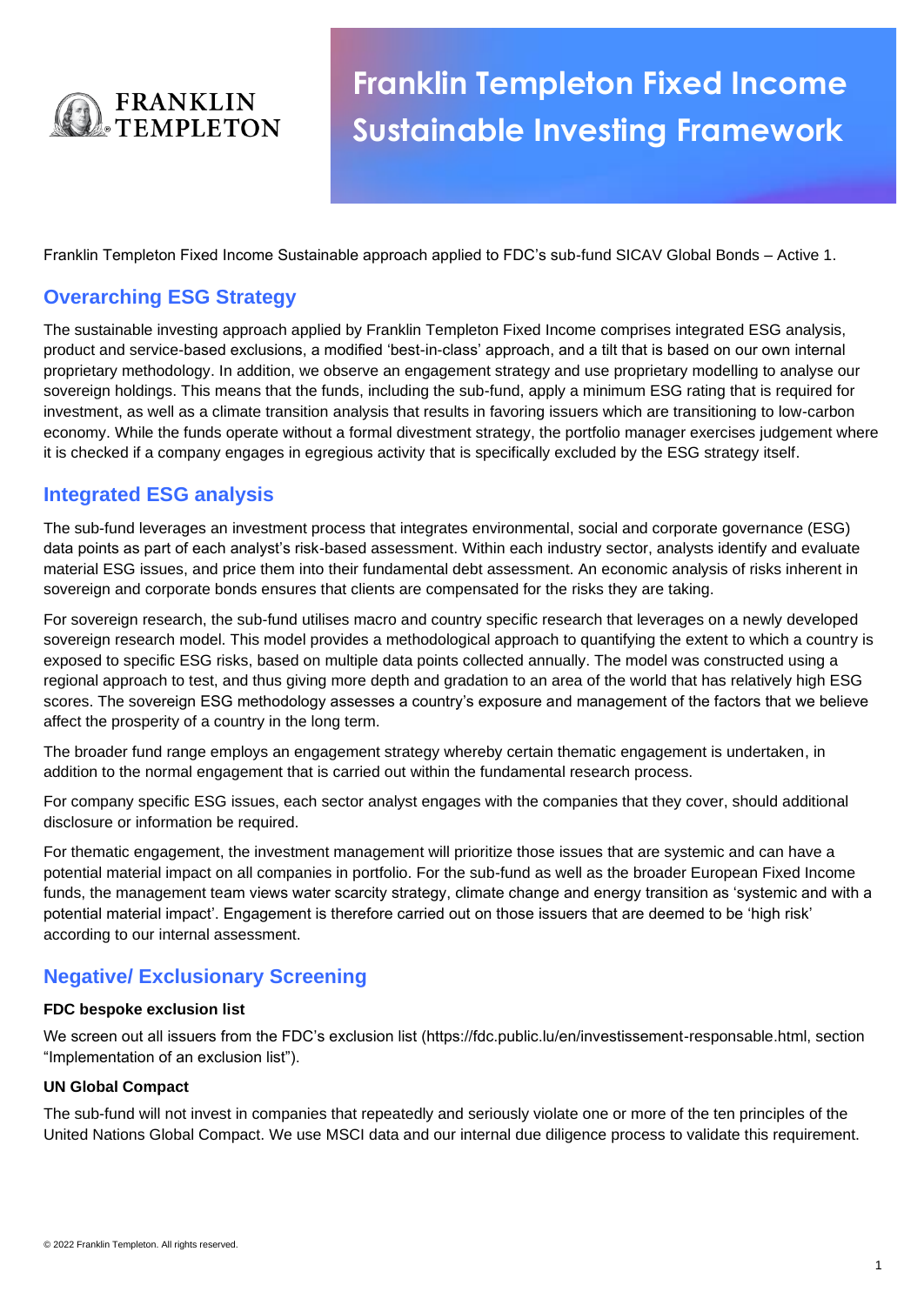## **Weapons**

We do not invest in companies involved in the production or sale of anti-personnel mines and cluster bombs; companies involved in the production or sale of chemical, biological and depleted uranium weapons, as well as companies that manufacture civilian firearms. We do not invest in companies that derive more than 5% of revenue from such weapons.

We use MSCI ESG Research to define these restrictions. A soft alert system is set up so that managers receive a notification when they try to purchase securities where more than 1% of revenue is derived from such weapons.

#### **Tobacco**

We do not invest in companies that manufacture tobacco. Further, we will not invest in companies that derive 5% or more of revenue from tobacco retail or distribution. To identify such companies, we use MSCI ESG Research on tobacco which identifies publicly traded companies that produce, distribute, retail, license or supply key tobacco products and services. A soft alert system is set up so that managers receive a notification when they try to purchase securities where more than 1% of revenue is derived from tobacco.

#### **Fossil Fuel**

The investment team believes that companies which derive unacceptable levels of revenue from the most polluting fossil fuels are a material risk to the sub-fund as well as to the environment. We use MSCI ESG Research's data to identify companies that are decarbonizing at a slower rate than their peers and we may engage around their carbon emission strategy improvement.

#### *Coal*

We do not invest in companies which derive more than 5% of their revenue in exploration, mining, extraction, transportation, distribution or refining of thermal coal. We use MSCI ESG Research's data to identify these companies.

## *Unconventional oil & gas*

Companies must derive less than 5% of revenue from Unconventional Oil & Gas. We use MSCI ESG Research's data to identify these companies.

## *Power Generation*

We do not invest in companies involved in power/heat generation which derive more than 30% of their revenue fossil fuels and/or 10% or more thermal coal. We use MSCI data to validate these requirements.

#### **Adult Entertainment**

The sub-fund will not invest in companies that produce adult entertainment. Further, we will not invest in companies that derive 5% or more revenue from adult entertainment. We use MSCI data to validate this requirement.

#### **Gambling**

The sub-fund will not invest in companies that produce gambling services or products. Further, we will not invest in companies that derive 5% or more revenue from gambling. We use MSCI data to validate this requirement.

#### **Gender, diversity, and remuneration**

We assess the management of social factors of the issuers that we invest in as well as a companies' ability to attract, retain and develop human capital. Analysts consider such factors as the strategy and programs around employee engagement, training and development, and benefits; percentage of women on board; gender pay gap ratio and degree of racial and ethnic diversity in the workforce, on the executive management team and board; and controversies related to labor rights and discrimination.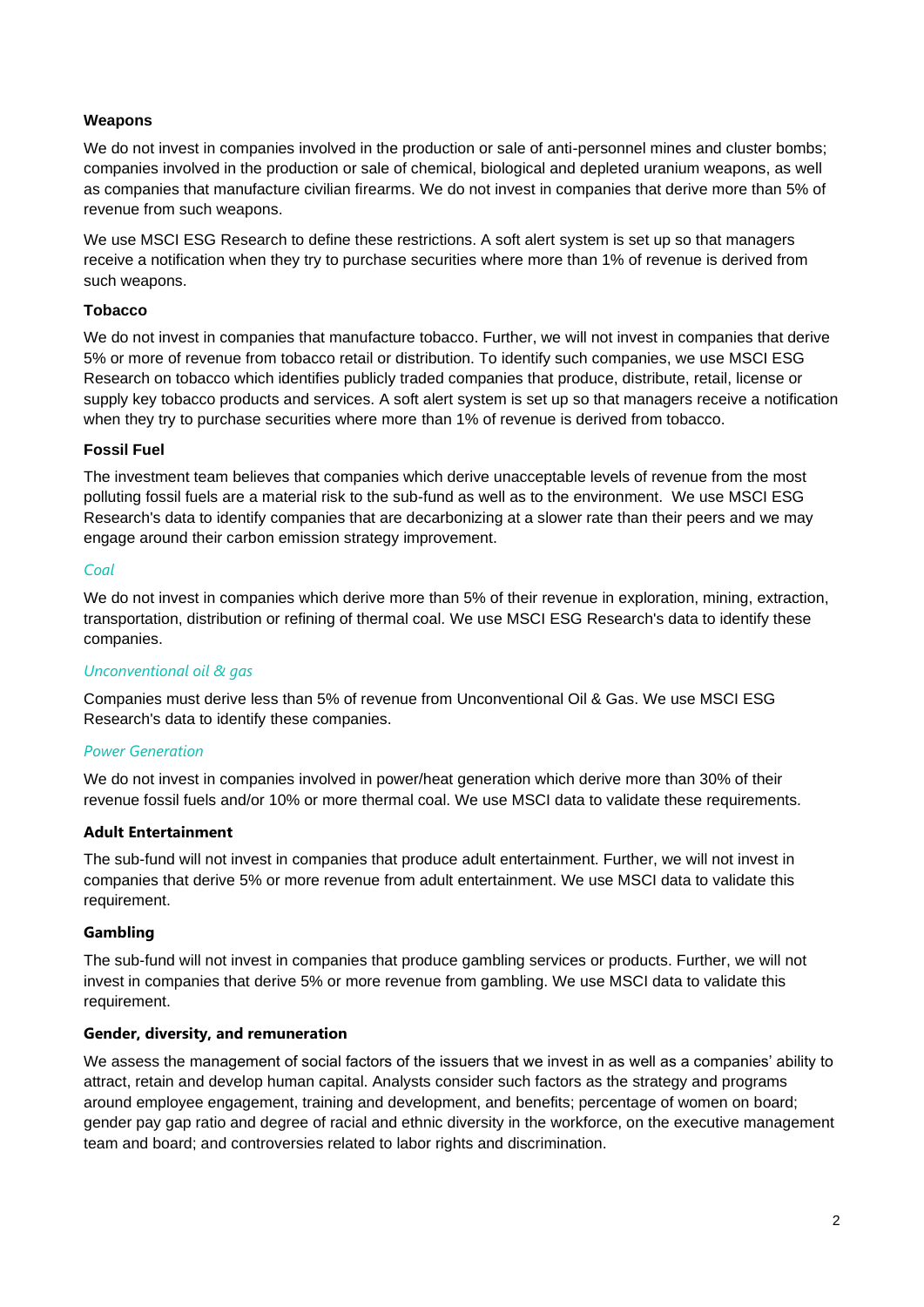At firm level, we offer an educational series to promote inclusion, mitigate unconscious bias and increase cultural sensitivity awareness. We encourage inclusion through our employee-led Business Resource Groups. We participate in indexes and industry surveys to help us evaluate how we're doing against our peers. We partner with organisations like Women in Capital Markets and joined the CFA Institute's Diversity & Inclusion Experimental Partners Program to help us foster a more inclusive investment industry. Our chief diversity officer is Regina Curry.

### **Taxation**

Our analysts conduct fundamental analysis to assess all risk factors associated with investment opportunities which include issues related to taxation. This fundamental analysis allows us to identify risks that companies may face and evaluates the extent to which companies may face ethics issues such as fraud, executive misconduct, corruption scandals, enhanced public and regulatory scrutiny as well as potential liabilities because of actual or perceived avoidance of corporate income taxes.

#### **Use of Derivatives**

Derivatives are used in the context of efficient portfolio management, for hedging purposes and to adjust our country, sector, interest rate and currency exposure on the sub-fund.

#### **Oppressive or dictatorial regimes and use of the death penalty**

We are wary of countries where dictatorial or oppressive dominate – such regimes would typically flow through to a disregard for shareholder rights, bad governance, and a lack of regard for the ordinary institutions that would reassure investors. While we would expect the Freedom house index to be an effective proxy for these regimes, the governance of these regimes is considered in detail in our investment process. Our proprietary sovereign ESG model, available to the whole investment team, includes data points reflecting civil liberties, rule of law and freedom of press, among others. Regarding the death penalty, we leverage 'Legality of Death Penalty' (government\_death\_penalty) data point in MSCI to map countries allowing the capital punishment.

#### **Divestment Guidelines**

The portfolio management team will divest from a security within three calendar months in the event of a rating change, downgrade, or contravention of any of the sub-fund's stated policy. Where investment in the security is erroneous and contrary to stated policy from the outset, the portfolio management team will divest as soon as is practically possible, to prevent or minimize overly punitive loss for clients.

## **Other**

The sub-fund adheres to the [Franklin Templeton Controversial Weapons Policy](https://www.franklintempleton.co.uk/download/abc/common/iu28m69v/controversial-weapons-policy.pdf)

[Statement on the Modern Slavery Act 2015](https://www.franklintempleton.co.uk/footer/modern-slavery-statement)

# **Sovereign Analysis**

The sub-fund will not invest in countries that exhibit insufficient scoring according to the Freedom House Index.

# **Best-in-class Approach**

The sub-fund will not invest in companies that present an overly egregious ESG risk profile. Going forward, this has been ratified into a formal policy that precludes investment into companies that fall below our internal tolerance level – defined having rating of CCC according to MSCI.